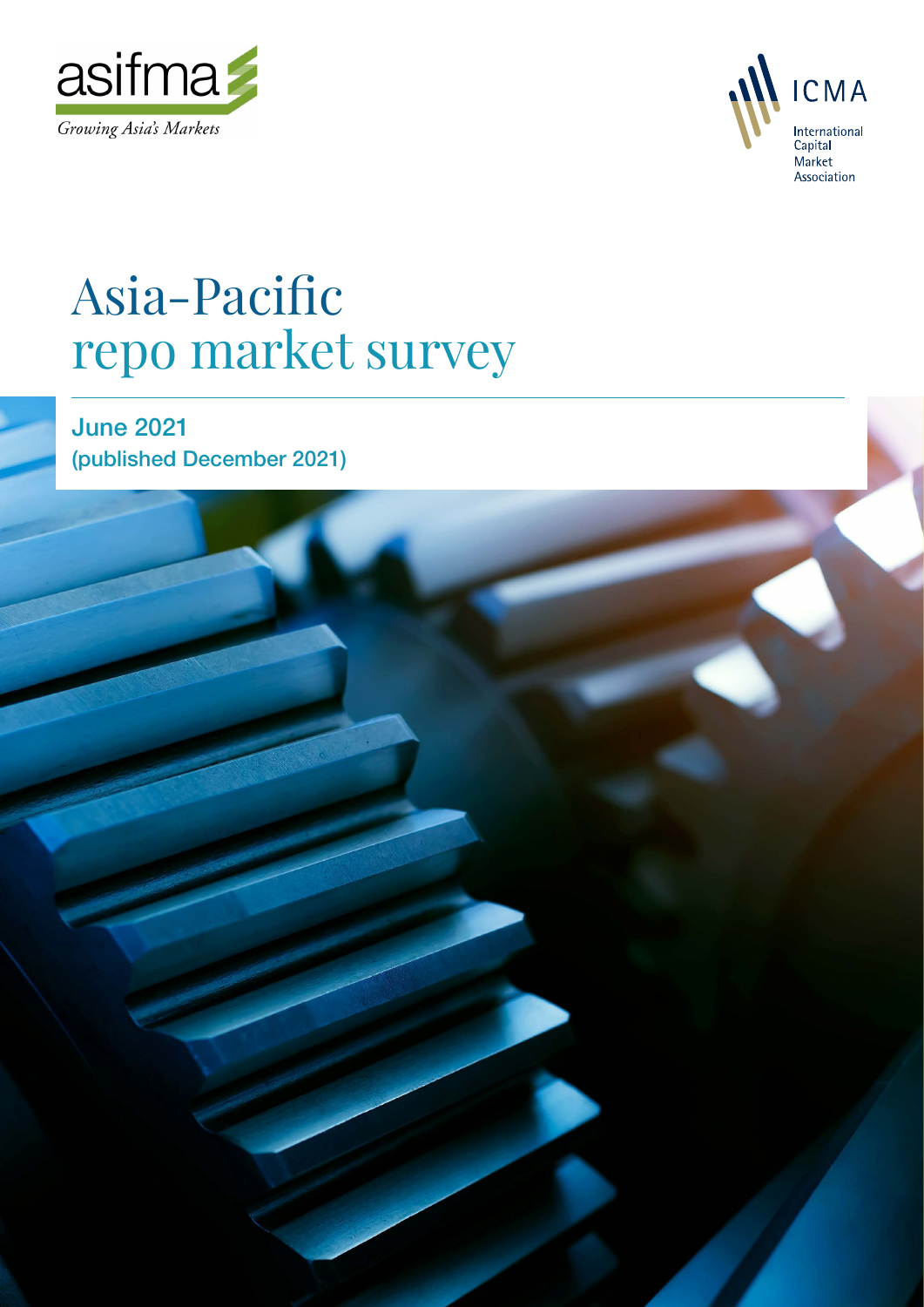Author: Richard Comotto

#### © International Capital Market Association (ICMA), Zurich, and ASIFMA, Hong Kong, 2021. All rights reserved.

No part of this publication may be reproduced or transmitted in any form or by any means without permission from ASIFMA and ICMA. This report is intended for general information only and is not intended to be nor should it be relied upon as being legal, financial, investment tax, regulatory, business or other professional advice. Users of this report should seek appropriate independent advice before entering into any kind of specific transaction. While the information contained in this report is taken from sources believed to be reliable, neither ASIFMA, ICMA nor the authors represent or warrant that it is accurate, suitable or complete and neither ASIFMA, ICMA nor the authors shall have any liability arising from or relating to the use of this report and its contents.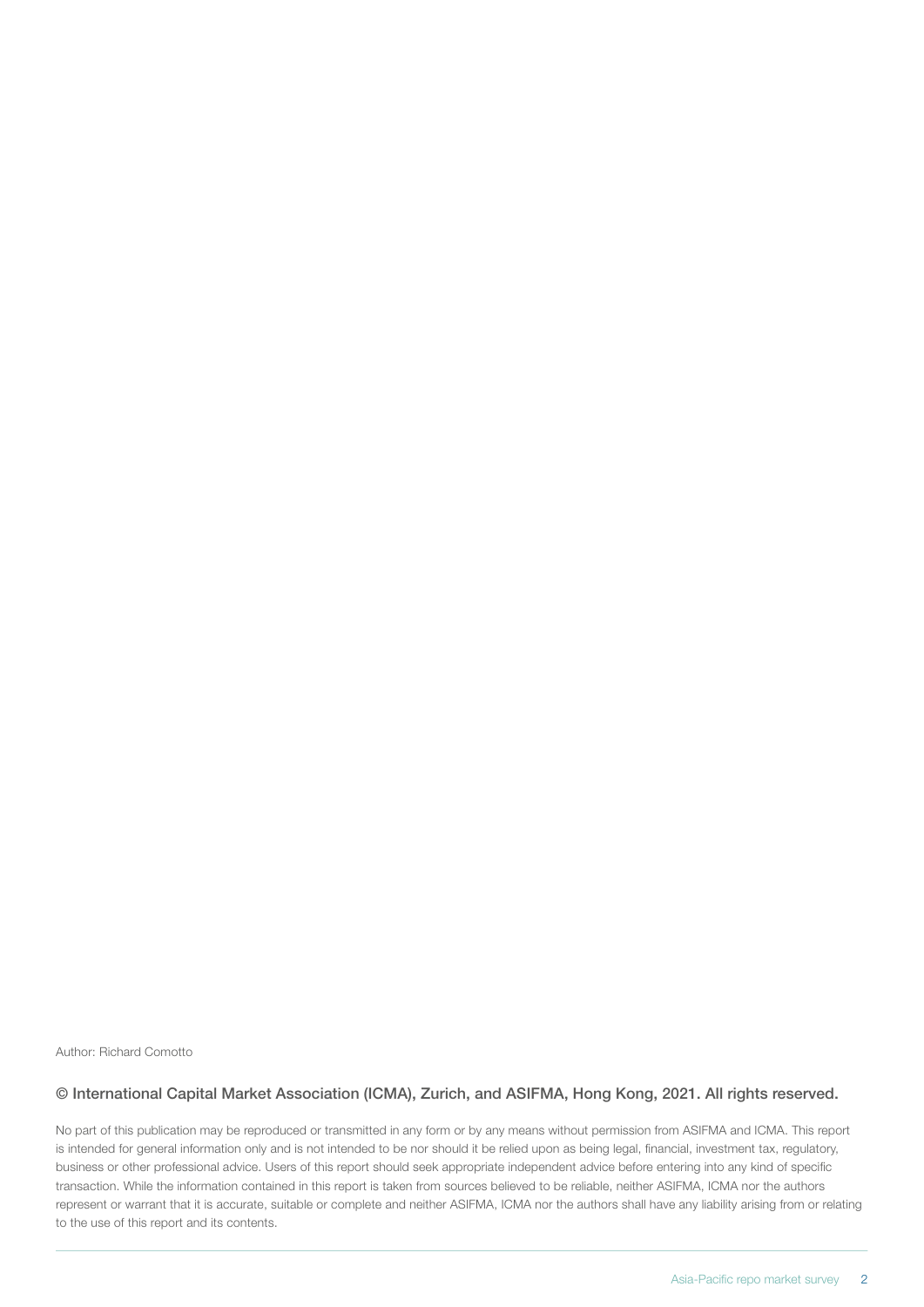# About ASIFMA and ICMA

### Asia Securities Industry and Financial Markets Association (ASIFMA)

ASIFMA is an independent, regional trade association with over 150-member firms comprising a diverse range of leading financial institutions from both the buy and sell side, including banks, asset managers, law firms and market infrastructure service providers. Together, we harness the shared interests of the financial industry to promote the development of liquid, deep and broad capital markets in Asia. ASIFMA advocates stable, innovative and competitive Asian capital markets that are necessary to support the region's economic growth. We drive consensus, advocate solutions and effect change around key issues through the collective strength and clarity of one industry voice. Our many initiatives include consultations with regulators and exchanges, development of uniform industry standards, advocacy for enhanced markets through policy papers, and lowering the cost of doing business in the region. Through the [GFMA](http://www.gfma.org/) alliance with [SIFMA](http://www.sifma.org/) in the United States and [AFME](https://www.afme.eu/) in Europe, ASIFMA also provides insights on global best practices and standards to benefit the region.

#### [www.asifma.org](https://www.asifma.org/)

### International Capital Market Association (ICMA)

ICMA promotes well-functioning cross-border capital markets, which are essential to fund sustainable economic growth. It is a not-for-profit membership association with offices in Zurich, London, Paris, Brussels and Hong Kong, serving around 615 member firms in 65 jurisdictions. Among its members are private and official sector issuers, banks, broker-dealers, asset managers, pension funds, insurance companies, market infrastructure providers, central banks & law firms. It provides industry-driven standards and recommendations, prioritising four core fixed income market areas: primary, secondary, repo & collateral and sustainable finance. ICMA works with regulatory and governmental authorities, helping to ensure that financial regulation supports stable and efficient capital markets.

Since the early 1990's, ICMA has played a significant role in promoting the interests and activities of the international repo market, and of the product itself. The European Repo and Collateral Council (ERCC), a special interest group established under the auspices of ICMA, represents the major firms active in Europe's cross-border repo markets.

[www.icmagroup.org](http://www.icmagroup.org)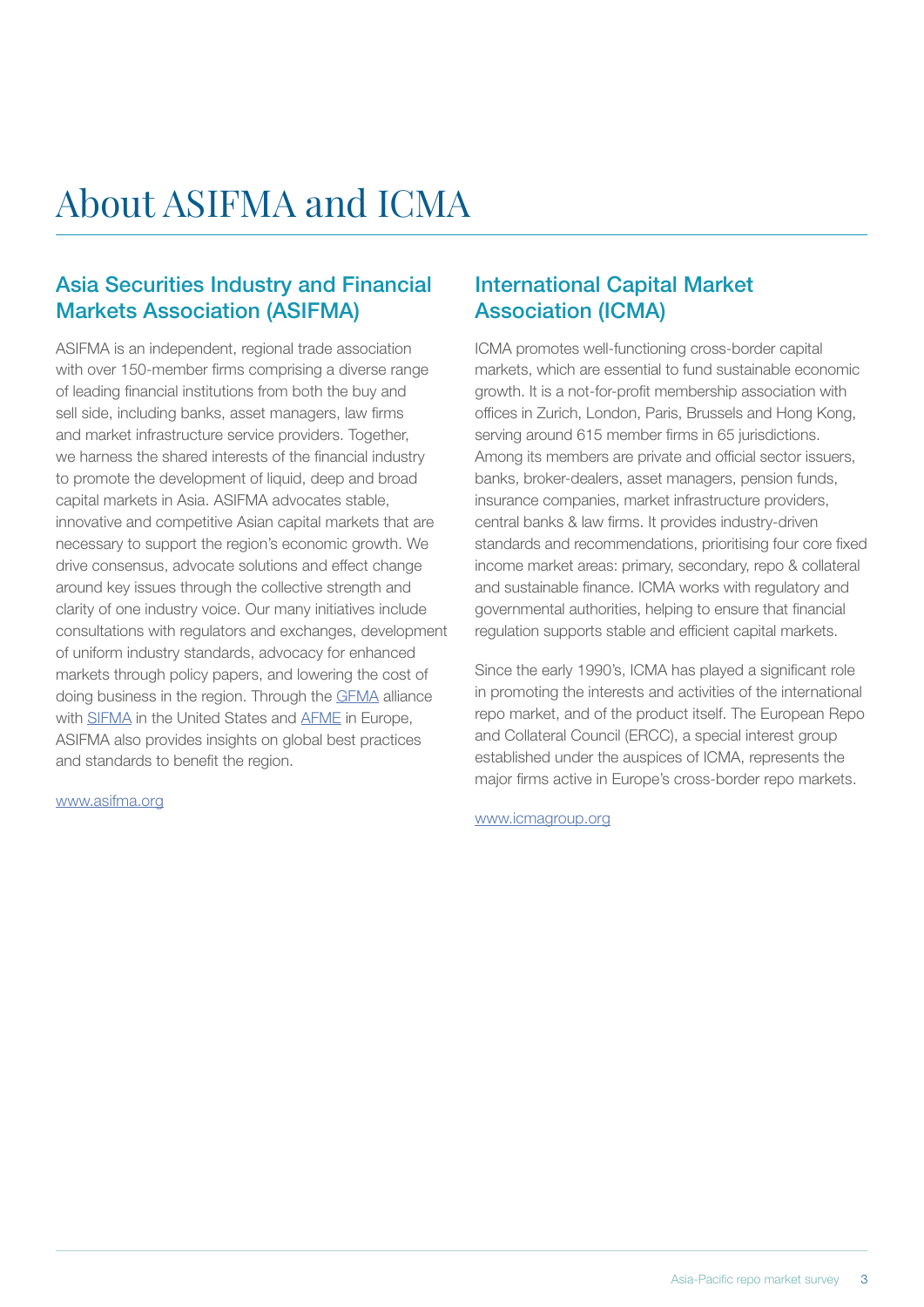# The survey

ICMA's European Repo and Collateral Council (ERCC) and ASIFMA's Secured Funding Markets Committee have been cooperating to extend the ICMA's semi-annual survey of the European repo market to the Asia-Pacific (APAC) repo market.

Co-operation started in June 2016 with the addition of a number of questions to the ICMA's European survey to provide greater granularity about APAC repo executed in Europe.

In December 2016, a pilot survey of repo desks located in the APAC region was conducted using a questionnaire based on that for the European survey.

The first regular APAC repo market survey took place in June 2020. The latest survey was conducted on June 9, 2021. The surveys are being timed to coincide with the ICMA's mid-year semi-annual European repo market survey.

The participants in the joint APAC survey are largely international banks. Consequently, the business encompassed tends to be cross-border rather than domestic repo.

### Methodology of the APAC survey

The survey broadly follows the methodology of the European survey, except for a more relaxed definition of repo (to include 'pledged repo'):

- APAC repo has been defined, for the purposes of the survey, as repos (1) involving at least one party dealing from a location in the APAC region in any currency or against any collateral or (2) between parties located anywhere but in an APAC currency and/or against collateral issued in the APAC region.
- Respondents were asked to identify the location of repo desks executing transactions rather than the location where the transactions were booked. This has been challenging for many banks.
- Repo has been defined for the purposes of this survey to include instruments that do not conform to the standard definition of repo as an instrument that transfers title to collateral, eg some Chinese 'pledged repo' and Japanese 'gentan'.
- The European and Asian surveys measure the value of repos and reverse repos outstanding at close of business on the survey date rather than turnover over a period. This snapshot of the market at one point in time understates the volume of short-term transactions, given that many of these run off between survey dates, but provides a meaningful picture of exposures.
- The results have not been adjusted for double-counting where the same transaction has been reported by two survey respondents.
- The results do not include repos by central banks which were part of their open market operations.

A key difference with the European survey has been to split the APAC survey into two parallel surveys, one for trading in Japan and the other for trading elsewhere in the APAC region.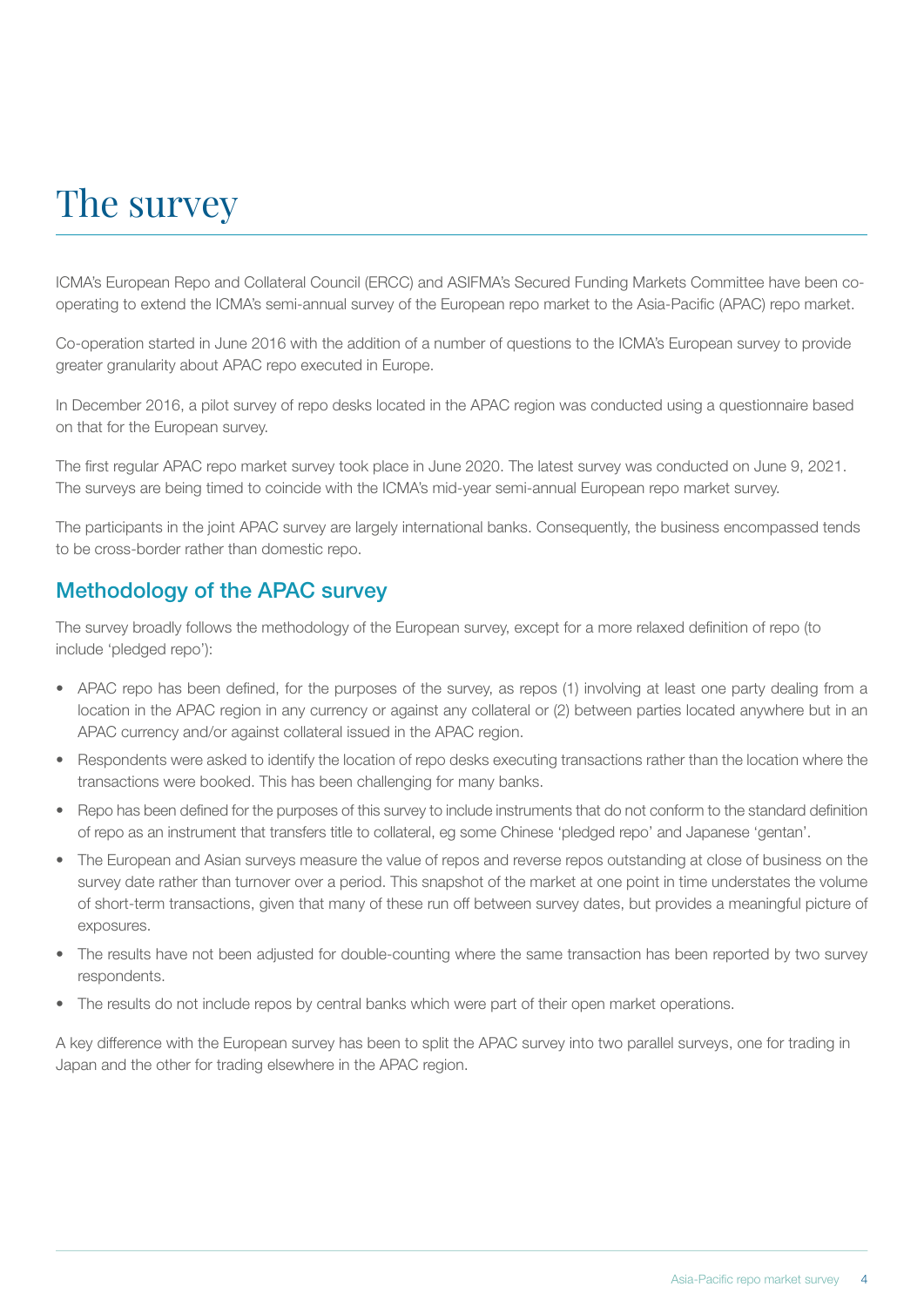## New data about APAC repo in the European survey (June 2021)

- APAC repo accounts for a small, although not insignificant, share of the European market.
- The Japanese yen is overwhelmingly the main APAC currency traded in the European repo market.
- The European repo market is a net borrower of collateral issued in the APAC region.
- The most common APAC collateral traded in the European repo market is Japanese, of which 76% were JGBs.

APAC counterparties accounted for 4.3% of total outstanding value of repos and reverse repos reported by European dealers, down from 5.3% in December 2020. In terms of outstanding value, business with APAC counterparties fell to EUR 365 billion from EUR 431 billion.

In the European survey, 4.0% of transactions with APAC counterparties was in repos and 5.1% in reverse repos, compared with 4.0% and 6.7%, respectively, in June 2020. European dealers have therefore been net cash lenders (net collateral borrowers) but their net cash position contracted by 2021, which reflected a cut in gross cash lending.

APAC currencies accounted for 6.3% of total outstanding repos and reverse repos traded in Europe, little changed from 6.7% in June 2020. Japanese yen accounted for 5.2% (down from 5.7%). Reverse repos accounted for about 57% of transactions in yen and 60% in other APAC currencies (unchanged from the 2020 survey). In other words, European dealers remained net lenders of yen and other APAC currencies.

The overall share of APAC issued collateral repoed out and reversed in by European dealers was 5.1%, compared with 8.0% in the previous survey. These changes were largely driven by Japanese collateral, in particular, by JGBs. Japanese collateral accounted for 4.7% and JGBs for 3.5% of the outstanding value of the survey (compared with 6.4% and 4.8%, respectively, in June 2020). In addition, 0.4% of collateral in the European survey was issued in "other OECD APAC" countries; 0.6% was non-OECD APAC collateral; and 0.4% was in APAC eurobonds (all very similar shares to the last survey).

### Survey results of the June 2021 APAC survey

#### **Summary**

#### Japan

- The Japan survey sample was slightly larger than in 2020.
- There were few major changes in the composition of repo business reported in the Japan survey. The most noteworthy were increased business with European counterparties, although less in euros, and more against US Treasuries.
- The overwhelming share of reported repos was still executed directly between parties by telephone and electronic messaging.
- Voice-brokers continued to play a more significant role in Japan than in the rest of Asia.
- Automatic and automated trading remained very limited in Japan, more so than in the rest of Asia.
- CCP-clearing accounted for a large share of outstanding business, albeit less than in Europe.
- Unsurprisingly, the Japanese yen remained predominant in the Japan survey, with the remaining business mainly in US dollars.
- The Japan survey continued to be largely in the form of gentan repo, which is very different to the composition of the Japanese market as reported by the Bank of Japan and the JSDA (which report mostly gensaki repo).
- All the reported transactions in the Japan survey continue to be fixed-rate.
- The maturity distribution of the Japan survey was still similar to that of the ICMA European repo survey with two exceptions: forward repos were even more prominent; and there was minimal business beyond three months.
- As expected, Japanese securities continued to dominate the Japan survey, particularly JGBs. US Treasuries had a small share.
- Most transactions in the Japan survey were documented under the GMRA.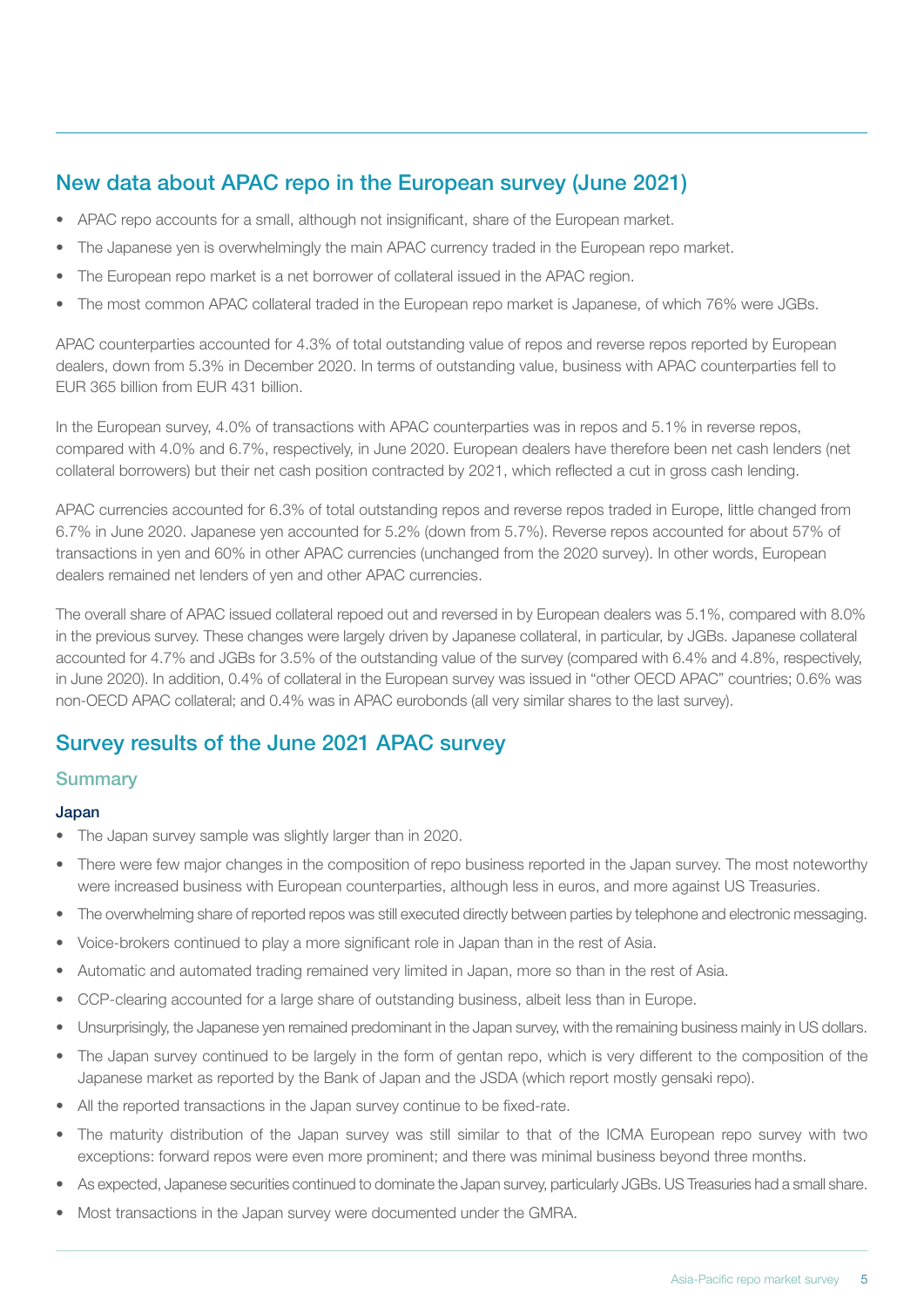#### Other APAC

- The non-Japan APAC survey was materially larger than in 2020.
- The non-Japan APAC survey sample largely traded US dollars, Australian dollars and euros against US, Australian and European collateral.
- The major changes in the composition of repo business in the APAC region outside Japan were a switch to net cash lending by the survey sample, more cross-border business, especially with counterparties in Europe, a drop in trading in JGBs but a jump in eurozone government securities and euros, more trading in US dollars and US Treasuries, more fixed-rate business, a fall in remaining maturities between one and six months but a jump in forward and open repos.
- The bulk of reported repo business remained cross-border, a significant share of which was still with counterparties in other APAC countries and Europe.
- Once again, the overwhelming share of reported repos was executed over-the-counter (OTC) directly between parties by telephone and electronic messaging.
- Voice-brokers played a modest role.
- Automatic and automated electronic trading was very limited. (Automated trading requires manual intervention to execute a deal. Automatic does not).
- Little business was CCP-cleared.
- The predominant currency was again the US dollar but there was significant business in Australian dollars and euros. About one-third of outstanding business was in Asian currencies.
- Transactions were overwhelmingly in repurchase transactions. There were small amounts of documented buy/sell-backs and Chinese pledged repo.
- Most non-Japan APAC transactions were documented under the GMRA.
- Compared with the European survey, short-dated and floating-rate repos took smaller shares but open repos were more important. Compared with Japan, there were more short dates and open repos.
- The overwhelming share of all collateral was non-government securities but the largest individual pools of collateral were in US Treasuries, eurozone government securities and Australian government securities. There were also material amounts of non-government US securities, JGBs, issues by international financial institutions and Chinese securities. Asian securities in total accounted for over 40% of collateral.

Pledged repo is a collateralized instrument found in the Chinese domestic market. It is a loan secured by pledged collateral rather than a transfer of legal title to the collateral. It is therefore not a true repo and is exposed to uncertainty about the consequences of a default by an insolvent counterparty because the collateral rights of the non-defaulting party will be subject to the statutory insolvency regime rather the contractual default management provisions of the counterparties' legal agreement.

Gentan repo is a collateralized instrument used by Japanese counterparties. It is a secured loan documented as a cash-collateralized securities loan but is in reality a disguised repo (eg the cash amount stays constant). The reason for packaging a repo as a securities loan was to avoid a securities transaction tax (now abolished) which applied to sale-andrepurchase transactions like repo but not to loans.

Gensaki repo is a collateralized instrument used by Japanese counterparties that has largely replaced the gentan repo. It is a true repo. Gensaki repo have been though several evolutions. The latest version is equivalent to international-style repurchase transactions documented under the GMRA.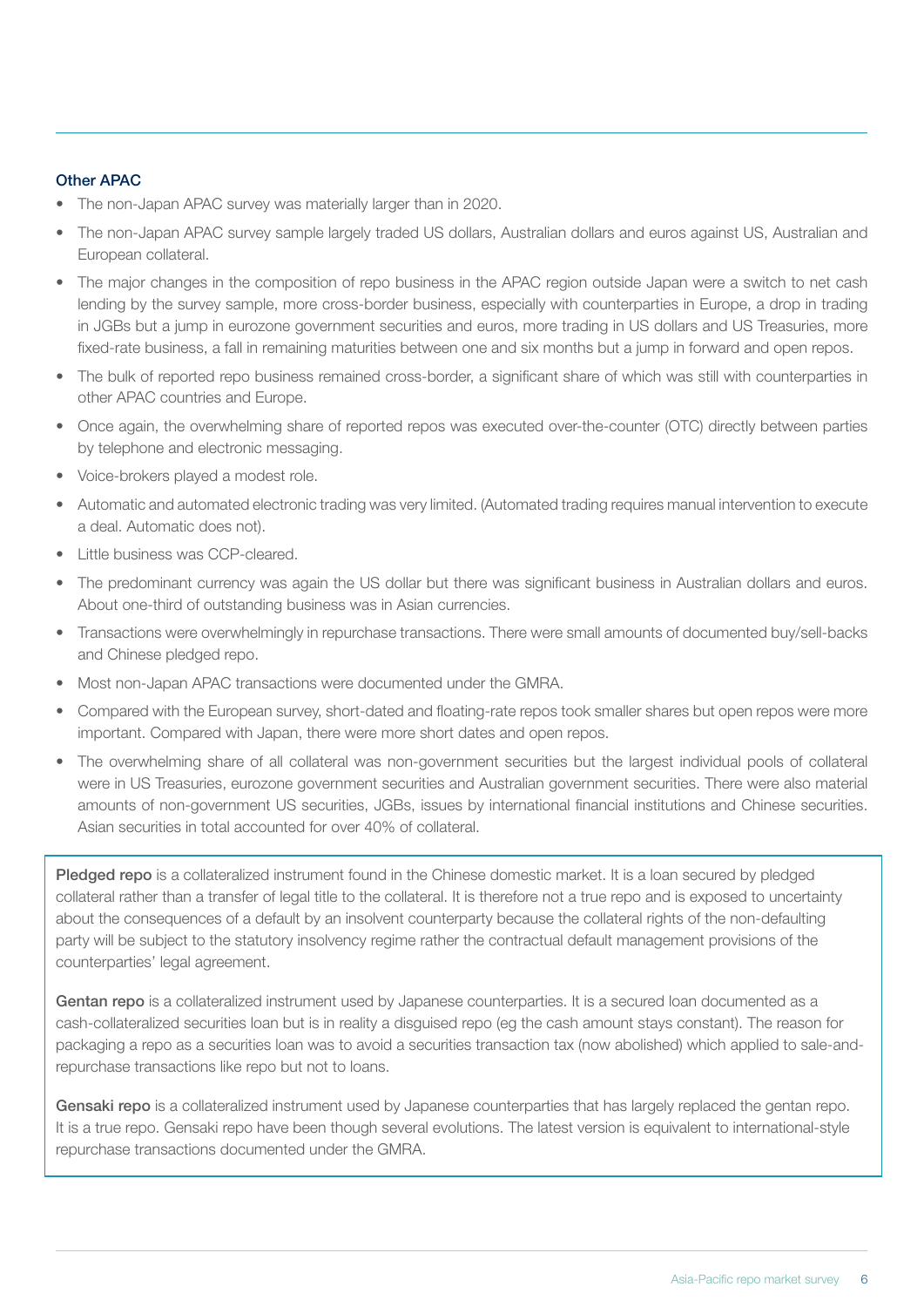#### **Overview**

The Japan survey reported an outstanding value of repos and reverse repos for the survey sample on June 9 of USD 202.9 billion, compared with USD 215.7 billion last year. Average daily turnover over the year to 9 June was almost USD 33 billion, with an average deal size of about USD 63 million. Repos were on average larger than reverse repos (USD 94 million versus USD 49 million).

The Japan survey sample was a net cash lender and net securities borrower (69% of outstanding value was in reverse repos, down sharply from 95% last year) except in Australian dollar cash and collateral, repos against JGBs, gensaki and repos with only one day remaining to maturity.

The non-Japan APAC survey reported USD 260.1 billion in outstanding value and an average daily turnover of USD 29 billion, compared with USD 216.7 billion and almost USD 37 billion per day in 2020. Average deal size was some USD 56 million, compared with USD 76 million in the last survey.

The non-Japan APAC survey sample switched in 2021 to being a net cash lender and therefore a net securities borrower (58% of outstanding value was in reverse repo, compared with 43% in the 2020 survey).

#### Geographical analysis

The major share of the outstanding business reported in the non-Japan APAC survey was cross-border with counterparties in the APAC region (43%, compared with 48%) and European counterparties, whose share jumped to 41% from 34% last year, at the expense of counterparties in Australia (5%, compared with 7%), Hong Kong (11% from 19%), "other APAC" countries (7% from 11%), the US and other regions (down to 16% from 20%).

The survey sample was a net cash borrower from China and the US. It switched to being a net cash lender to Australia, Hong Kong and Europe.



#### Figure 1 - Geographical analysis - APAC excluding Japan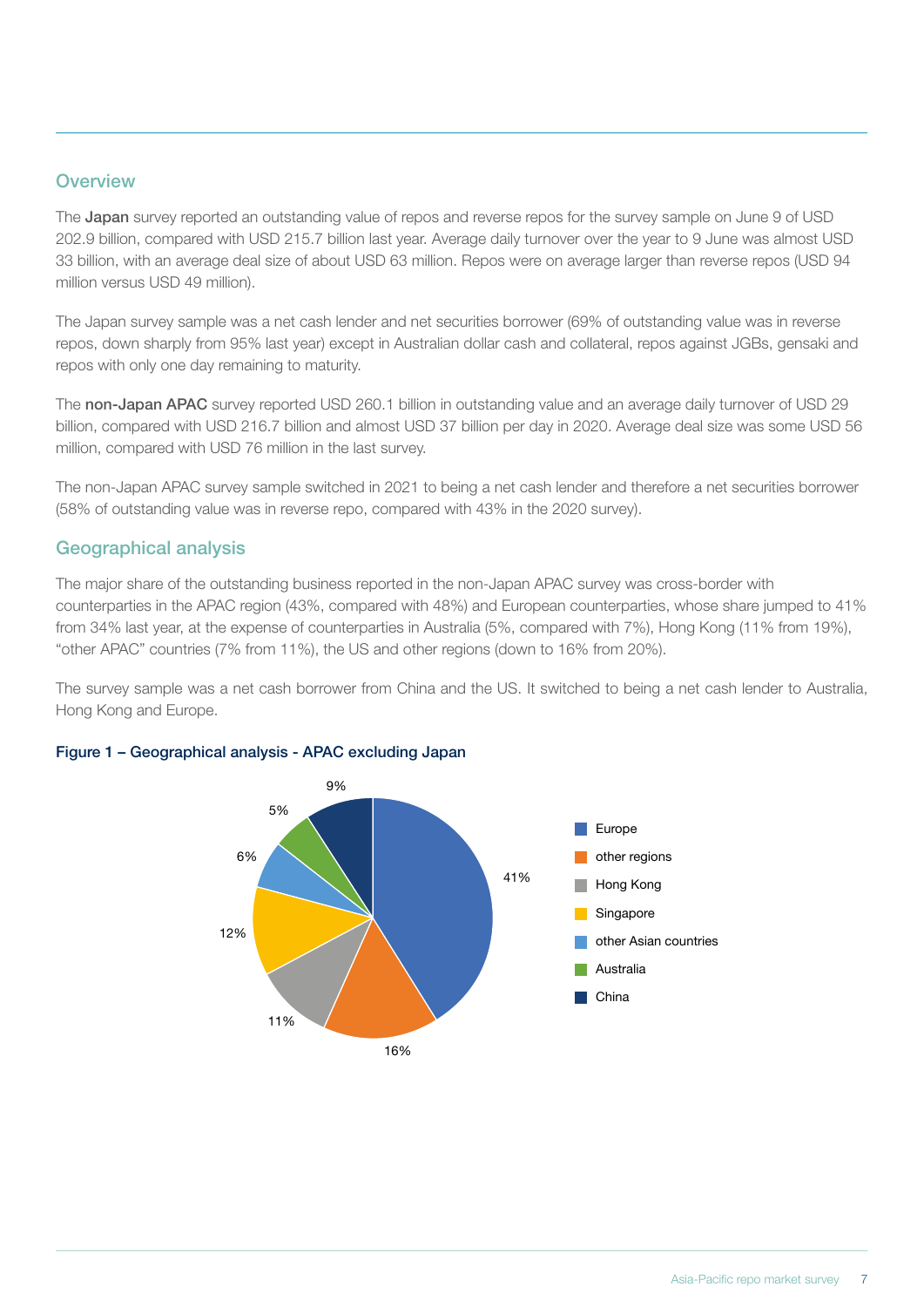#### Trading analysis

Parties in the Japan survey transacted 86% of their repos and reverse repos directly with their counterparties and 14% via voice-brokers, presumably Tanshi brokers (compared with 83% and 17%, respectively, in the last survey). Electronic trading remained negligible but almost 18% of outstanding value had been CCP-cleared, although this was down from the 30% reported in June 2020.

The survey sample continued to be a net cash lender to direct counterparties (but only 76% of the outstanding value of direct transactions was in reverse repo, compared with 94% in 2020) and net cash borrowers in voice-brokered repo (70% of the outstanding value of voice-brokered transactions were in repo, compared with zero last year). A very small amount of reverse repo was transacted electronically.

As in the Japan survey, most of the business reported in the non-Japan APAC survey had been transacted directly between parties (89%, compared with 94% in the previous survey). Over 3% had been transacted electronically, compared with just under 2% in 2020. The remainder (8%, compared with 5% last year) had been arranged by voicebrokers. Just over 1% had been negotiated electronically and anonymously (on a platform connected to a CCP), compared with just under 1% last year.

The survey identified 25% of outstanding value as having been negotiated between counterparties in the same country (down from 38% in 2020), 74% negotiated cross-border (up from 62%) and just 1% negotiated anonymously. Of the cross-border business, 27% was with counterparties in other APAC countries (down from 29%), 31% with European counterparties (up from 20%) and 17% with counterparties in other regions, including the US (up from 13%). The trading analysis differs from the geographical analysis in that it shows a lower share for counterparties in Europe (31%, compared with 41%). This may be due to differences between where a trade is executed and where it is booked and managed.



# Figure 2 - Trading analysis - domestic v cross-border.

The survey sample switched to net cash lending to counterparties in the same country (62% of the outstanding value of domestic trades was in reverse repos, compared with 27% in 2020) and in cross-border transactions with Europe (reverse repos were 60%, up from 41%). There was also a switch to net cash borrowing in cross-border transactions with "other regions" (repo was 59%, up from 34% in 2020). Cross-border business with APAC counterparties continued to be net cash lending (62%, compared with 55%). CCP-cleared and electronically-traded transactions continued to be overwhelmingly net cash borrowing.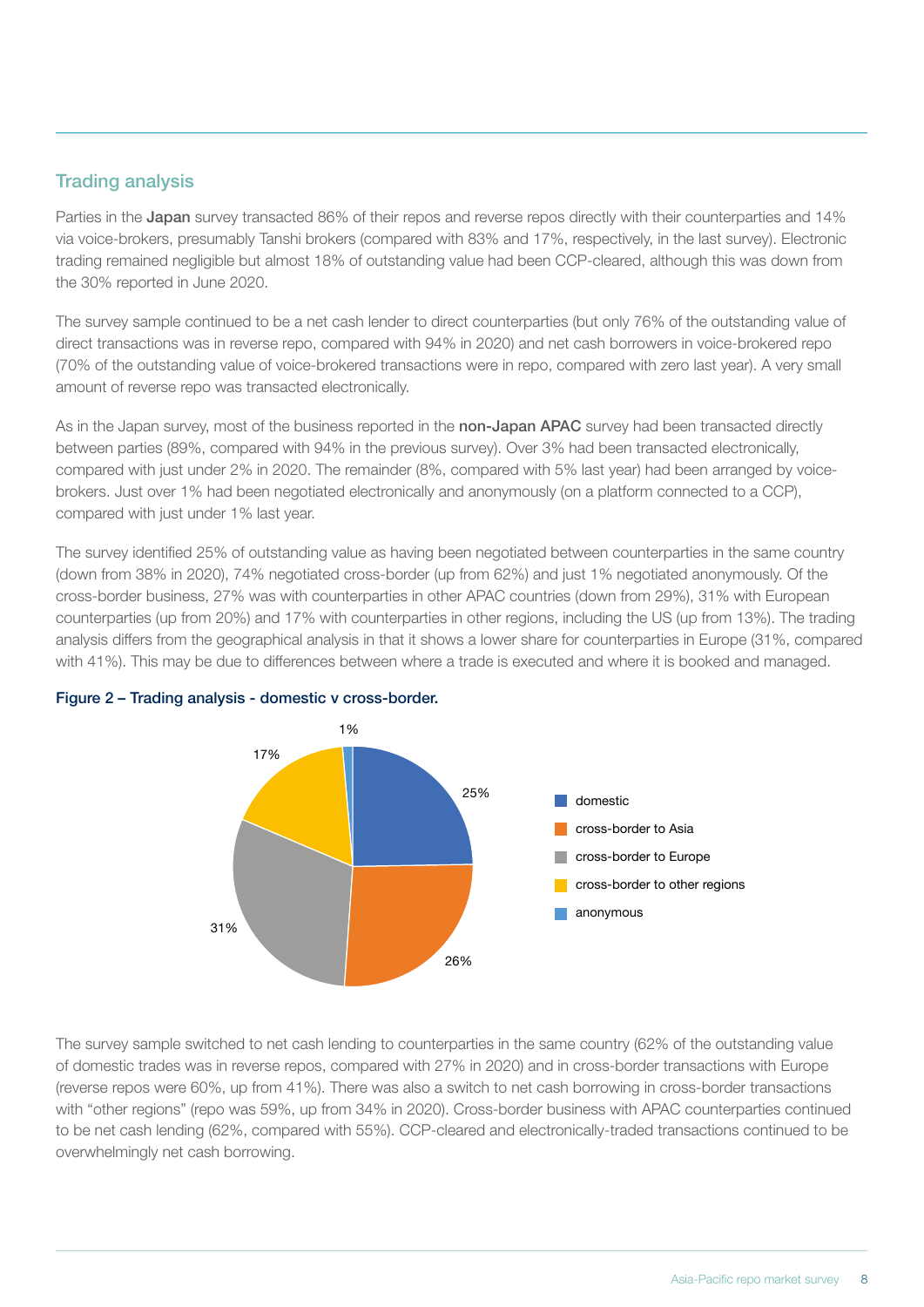There was also a switch to net cash lending through directly-negotiated repos (58% was in reverse repos, the inverse of 2020) and the survey sample remained a net cash lender via voice-brokers (63% was in reverse repos, down from 70%) and a net cash borrower through electronic trading (81% was in repos, down from 90%).



# Figure 3 – Trading analysis - type of venue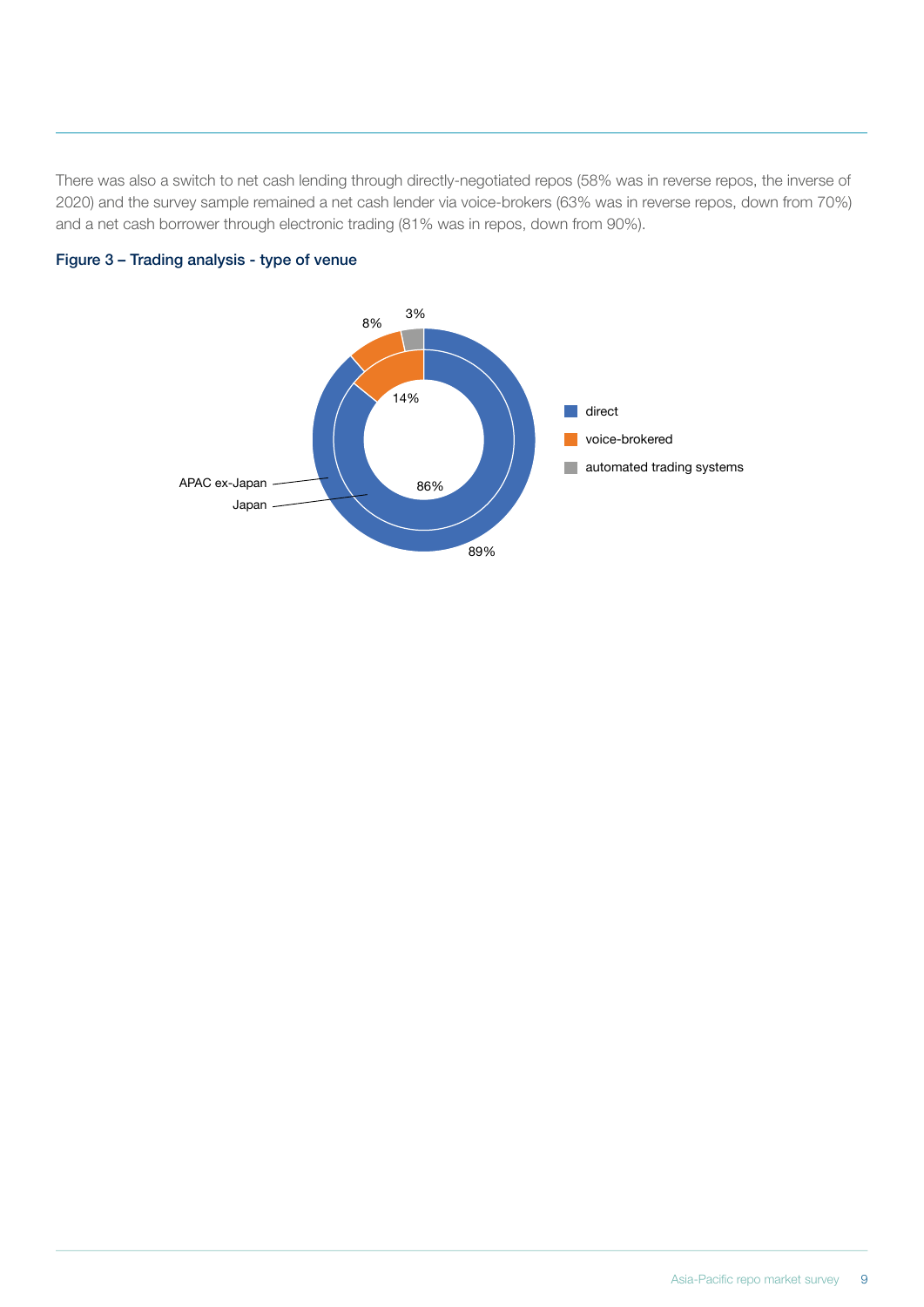#### Currency analysis

The bulk of the business reported in the Japan survey continued to be in Japanese yen (84%, compared with 86% in 2020). This was slightly higher than Bank of Japan statistics for the domestic market (82% in August 2021). Most of the remainder was in US dollars (13%, compared with 8% in the 2020 survey). The share of euros fell below 3% from 5% and Australian dollars dropped below the 1% recorded in 2020.

The survey sample was a net lender of all currencies except Australian dollars. The US dollar position of the survey sample is consistent with the reported position of foreign dealers in the domestic market as reported by the Bank of Japan, where they are mainly lenders of dollars, usually to exploit cross-currency arbitrage opportunities.

The most traded currency reported in the non-Japan APAC survey was the US dollar (52%, compared with 47% last year). Of the remainder, 32% was in APAC currencies, down from 48% in 2020, mainly due to fall in the share of Japanese yen to 7% from 26% and a rise in the share of the euro to 15% from 5%. The share of Australian dollars was 17% (up from 15%), under 1% was Hong Kong dollars (from 2%), 2% was Singapore dollars (up from 1%) and 3% in Chinese renminbi (up from 1%). The weight of business in the renminbi switched to the offshore from the onshore currency. The share of cross-currency business fell to 8% from 16%.

The survey was a net cash borrower in Chinese renminbi, yen and minor APAC currencies but it switched to being a net cash lender through cross-currency repos (64% were reverse repos, compared with 31% in 2020).



# Figure 4 – Currency analysis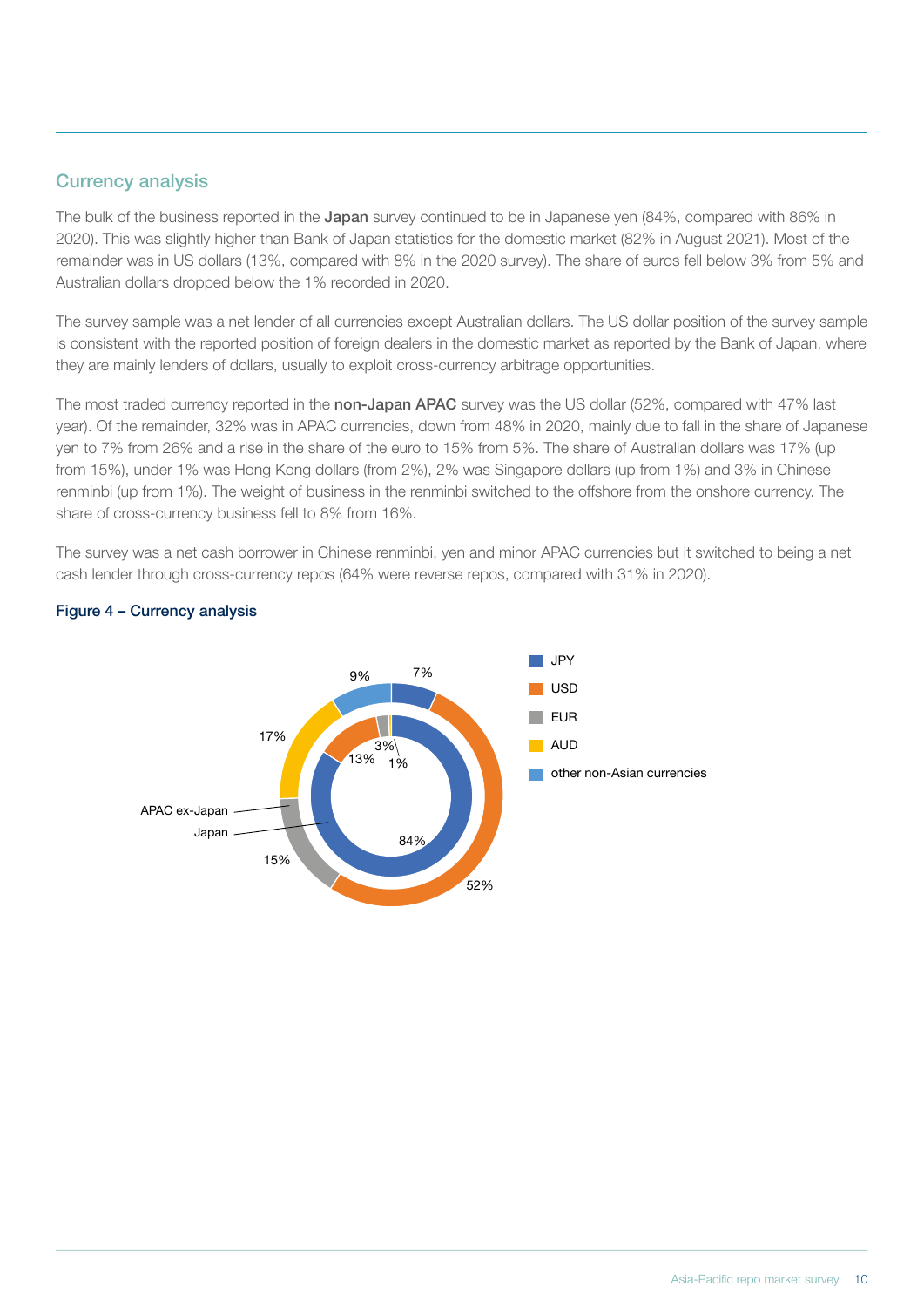#### Instrument analysis

63% of the outstanding value reported in the Japan survey was in gentan, unchanged from 2020. As noted last year, this high share is surprising given the general shift in the Japanese market since 2018 towards the updated form of new gensaki. Gensaki accounted for 30% of the latest survey (also unchanged) and international-style repurchase transactions (typically under the GMRA) were 8% (compared with 7%).

As last year, gentan provided net cash lending in 2021 (90% was reverse repo, compared with 94%), whereas gensaki switched from net cash lending to net cash borrowing (73% in repo, down from 4% in 2020). Repurchase transactions were primarily for net cash lending (67% in reverse repo, down from 100%).

Once again, no tri-party repos were reported, despite this type of transaction accounting for a significant share of the GC repo market in Japan in the form of Subsequent Collateral Allocation Repo (SCAR). This discrepancy probably reflects the international focus of the business of the survey sample which is likely to be securities rather than cash-driven and therefore less likely to use GC and tri-party repos.

The primary type of repo reported in the non-Japan APAC survey continued to be repurchase transactions (94%, compared with 96% in 2020). Only 4% were documented buy/sell-backs (down sharply from 16%). Some 3% was pledged repo, which are domestic Chinese transactions, up from 1%.

11% of the outstanding value of the survey was tri-party repo (down from 20%).

Net cash lending and securities borrowing was focused through GMRA-style repurchase transactions and net cash borrowing through the other types of repo.



#### Figure 5 – Instrument analysis - Japan Instrument analysis - APAC ex-Japan Chart 5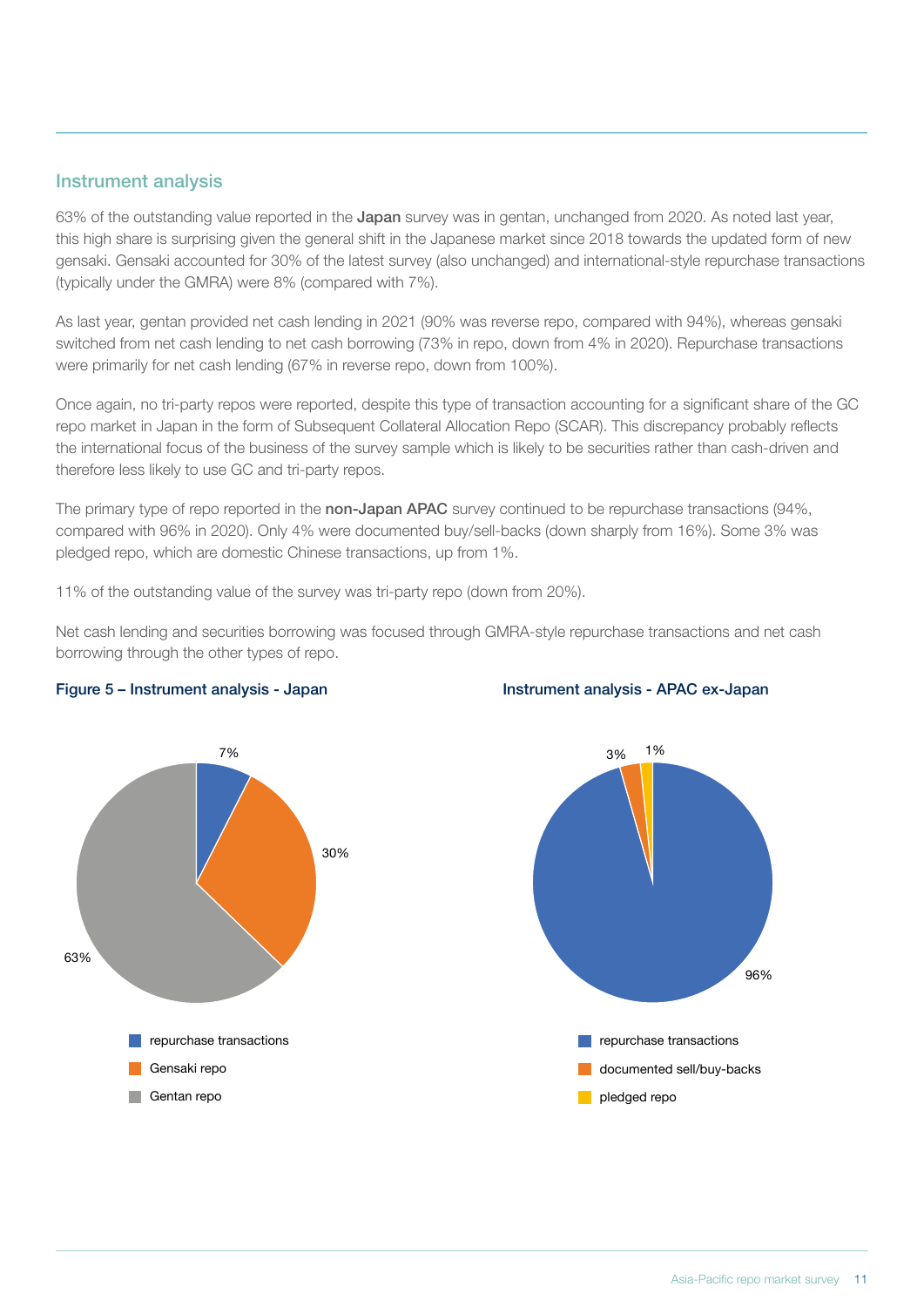#### Rate analysis

All the repo reported in the Japan survey continues to be fixed rate.

The share of fixed-rate repos in non-Japan APAC survey jumped to 97% from 80% in 2020, with floating-rate dropping to 3% from 14%.

#### Figure 6 – rate analysis - APAC ex-Japan



#### Maturity analysis

The survey measures the stock of business still outstanding on the survey date and not the flow of business over the preceding year. This means short-term transactions are under-represented because most run off between survey dates. They would represent a much higher share of turnover.

In the Japan survey, short-dated repo accounted for 61%, up from 56% in 2020. Transactions with a remaining maturity of one day accounted for 9% of outstanding value, 18% was for two to seven days and 34% for other short dates. These shares compared with 15%, 17% and 23%, respectively, in June 2020, indicating a lengthening within short-dated maturities. The overall maturity profile of the survey is more skewed to the longer term than the domestic market in Japan (where 38% of outstanding value in 2020 was for one-day).

A very substantial share of outstanding business continues to be in forward repos (27%, compared with 33% last year). However, it is possible that some or much of the repos reported in the survey as forwards were actually for delayed settlement dates of T+3 or T+4 and were not traded as forwards. Delayed settlement periods would reflect the challenges of cross-border settlement across several time zones.

Of the remaining outstanding business reported to the Japan survey, 10% had remaining maturities of between one and three months (little changed from 11% last year). There was little business outstanding in Japan beyond three months, none beyond one year and no open trades.

The survey sample in Japan were net cash borrowers in one-day repo (76% were repos, down from 82% in 2020) but net cash lenders in longer-term and forward repos.

Some 47% of outstanding value reported in the non-Japan APAC survey was in short dates (down from 53% in the previous survey), of which, 17% had more than one week but no more than one month remaining to maturity (compared with 28%). 13% was between one and six months, sharply down from 27% last year. Forward repos jumped to 22% from 10% and business beyond one year grew to 3% from 1%. Open repo was 15%, compared with 7% last year. There was therefore an overall shift into open, long-term and forward repos.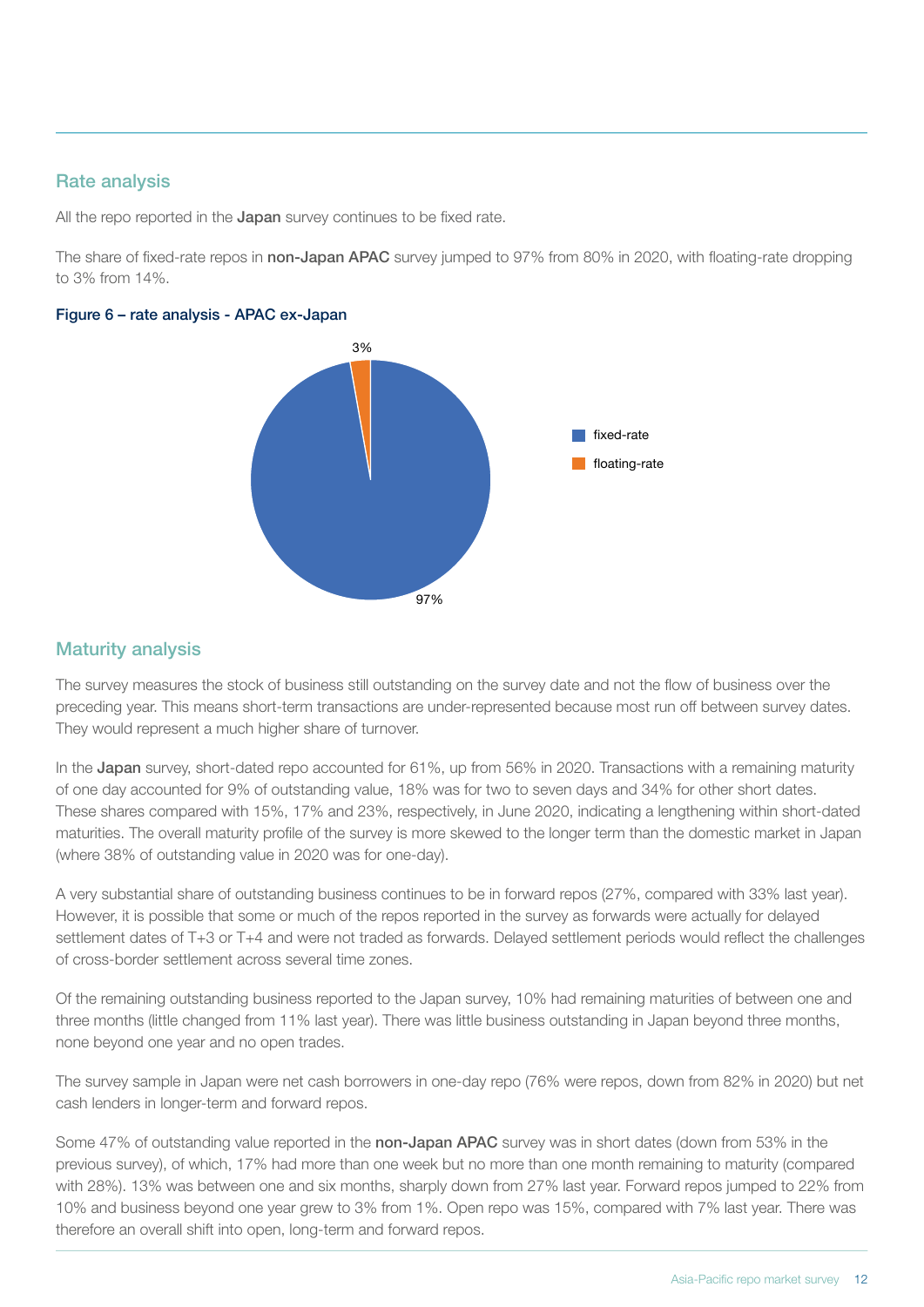In 2020, the survey sample was a net cash borrower across most remaining maturities, particularly over one to six months (where 67% were reverse repos) and over one year, but a net cash lender over two to seven days, while short dates as a whole were in equilibrium. Broadly-speaking, the survey sample ran a positive maturity gap (borrowing long, lending short). In the latest survey, the sample became a net cash borrower in short dates as a whole (55% of which was repo) but a net cash lender between one and 12 months and in open and forward repo. In other words, the survey sample switched to a negative gap.



#### Figure  $7$  – Maturity analysis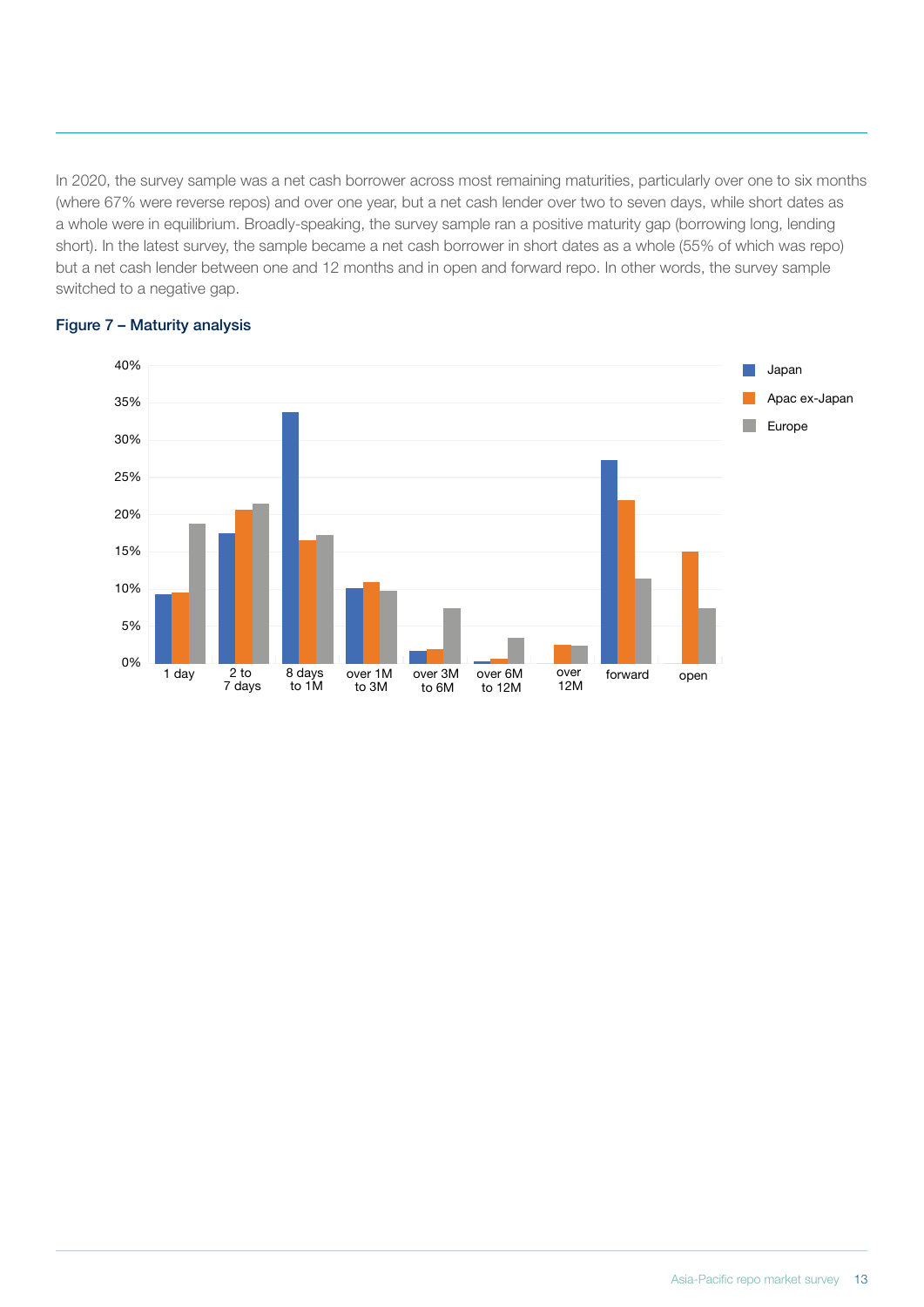#### Collateral analysis

The overwhelming share of the collateral reported in the Japan survey was again in domestic fixed-income securities (84%, compared with 86% last year), almost entirely JGBs. This is much lower than in the Bank of Japan statistics for the domestic market (where JGBs account for almost 98%). A very small amount of Japanese non-government securities were repoed by the survey sample.

The only other significant source of collateral in the Japan survey was US Treasuries, which grew to 10% from 6%.

Other US securities increased to 3% from 2%. Most of the remaining collateral was euro-denominated government securities, which accounted for 2% (down from 3% in 2020).

The survey sample were net borrowers of JGBs (70% of outstanding transactions were reverse repo), US securities (58% of Treasuries and 82% of other US securities were reversed in) and eurozone government securities (84% was reversed in).

In the non-Japan APAC survey, there were big changes in collateral composition. The share of APAC securities dropped to 40% from 62% in 2020, reflecting a fall in the share of Japanese fixed-income securities (mainly JGBs) to 9% from 33%. The largest pool of collateral was in US Treasuries (21%, compared with 14%), eurozone government securities (up to 17% from virtually nothing in 2020) and Australian securities (unchanged at 16%). The share of issues by international financial institutions was unchanged at to 6%, as were "other APAC" securities. US non-government securities increased to 10% from 3% and eurobonds to 6% from 2%. Equity dropped to zero from 5%. The overall share of government securities was 31%, compared with 30% in 2020.

Overall, the survey sample became a net borrower of government securities (62% were reverse repos, compared with 50%) and was a net lender only of securities issued in non-eurozone Europe and Japan and by non-government borrowers in the US. 73% of transactions against eurozone securities and 60% against US Treasuries were reverse repos. In 2020, the survey sample was a net borrower only of securities issued in Hong Kong or by international financial institutions and eurobonds.

#### Figure 8 – Collateral analysis

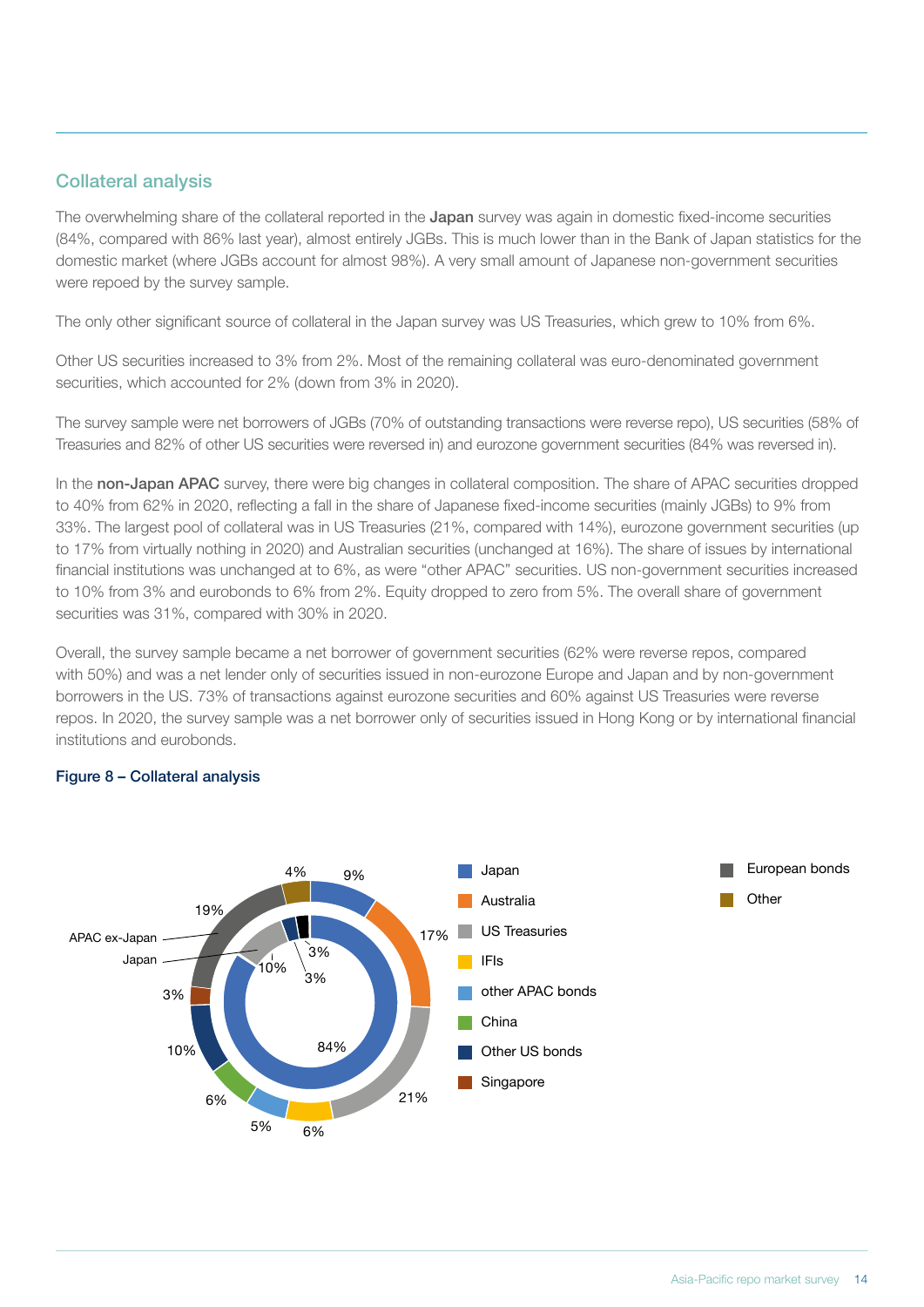#### Contract analysis

90% of the legal agreements reported in the Japan survey were GMRAs, reflecting the cross-border nature of the survey sample's business. However, this statistic is at odds with the share of gentan repos, which are documented under a local master agreement.

In the non-Japan APAC survey, the bulk of legal agreements continue to be GMRAs (94%, compared with 89% last year). There was little cross-border use of other agreements (compared with 11% in 2020). Some 6% were local master agreements including the South Korean Gretai.

#### Figure 9 – Contract analysis

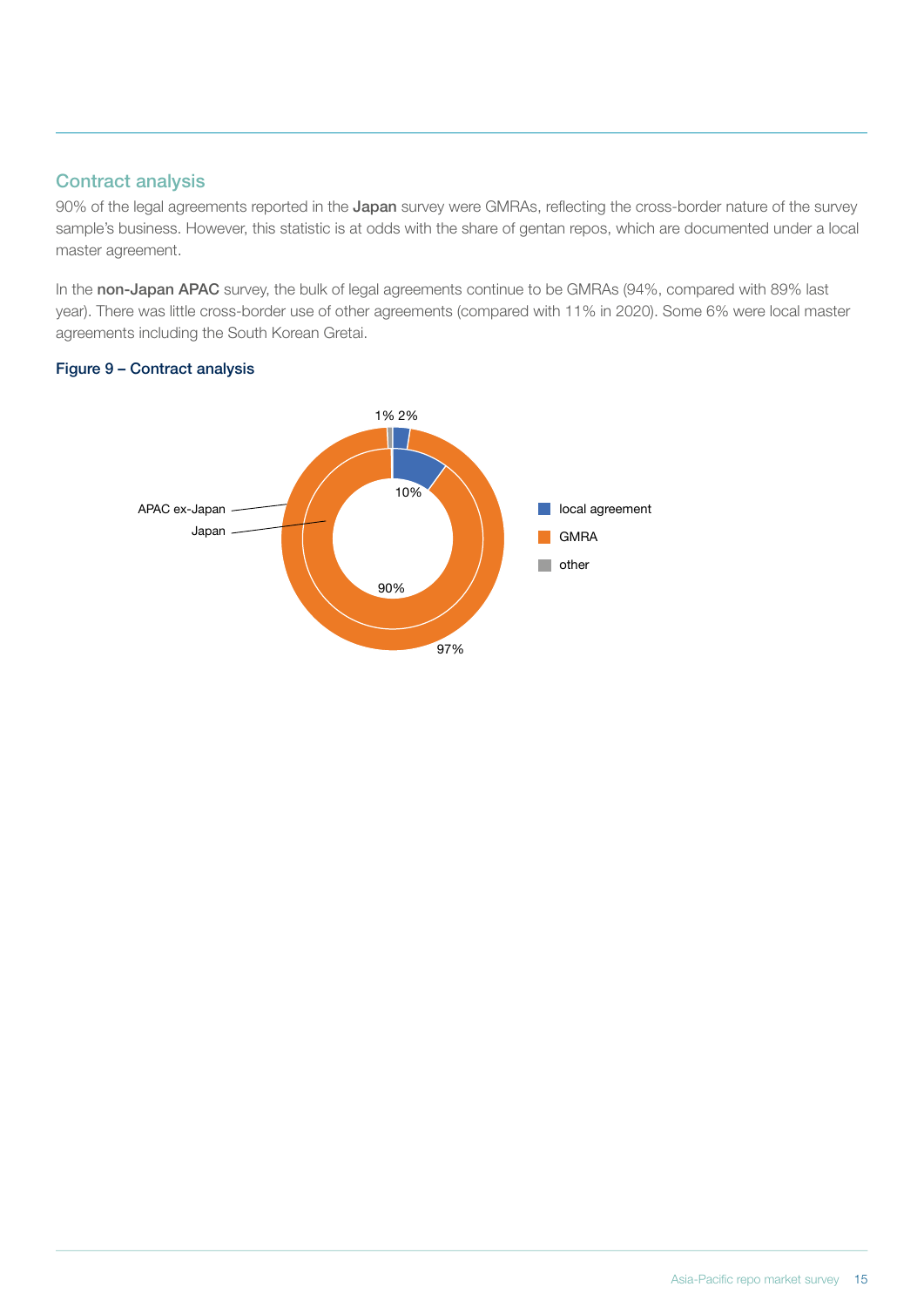# What is a repo?

A repo is a sale of assets and a commitment by the seller to repurchase the same or similar assets in the future at a different price. The most common type of repo involves a sale of government securities and a commitment to repurchase the same issue of securities. The repurchase price is equal to the sale price plus what is called 'repo interest'. Should the seller fail to repurchase the assets at maturity, the buyer is free to recover his cash by selling them, which means that they act as collateral and reduce his credit risk. The buyer also has the right to sell the assets at any time during the repo (although he will need to buy back the assets from the market to return to the seller at the maturity of the repo). The right to sell collateral at any time means that repo also reduces the buyer's liquidity risk.

The seller's commitment to repurchase collateral means that he has only temporary use of the buyer's cash, while the buyer has only temporary use of the seller's assets. Therefore, despite its legal structure, a repo behaves like a secured loan/deposit. However, unlike a traditional secured loan/deposit, in which collateral is pledged, the transfer of legal title in a repo gives the buyer (cash lender) stronger control over the collateral should the seller become insolvent. This reduces his credit risk further.

In China, there is a market in 'pledged repo'. This is different to a standard repo, which is based on title transfer. If the seller in a pledged repo were to become insolvent, it is uncertain whether the buyer could immediately liquidate his collateral without interference from the insolvency process. And the buyer has no right to temporarily sell the collateral during the repo.

The repo market is essential to the functioning of a liquid secondary market in securities, as it is a cheap and resilient source of funding for market-makers and other dealers. It can also be used to borrow securities to settle short positions, including those acting as hedges, and to avoid settlement failures where an outgoing delivery depends on an incoming delivery that does not arrive on time. As a key source of funding for long positions and securities borrowing for short positions, repo is vital to the hedging and pricing of derivatives. The ability to go long of relatively cheap bonds and short of relatively expensive bonds also helps to ensure an accurate yield curve for pricing and valuing securities, including corporate bonds. A liquid repo market also provides a safe short-term asset for risk-averse non-bank investors. And it is the preferred venue for open market operations by central banks.

Most repos in the international market are traded under the Global Master Repurchase Agreement (GMRA) published by ICMA.